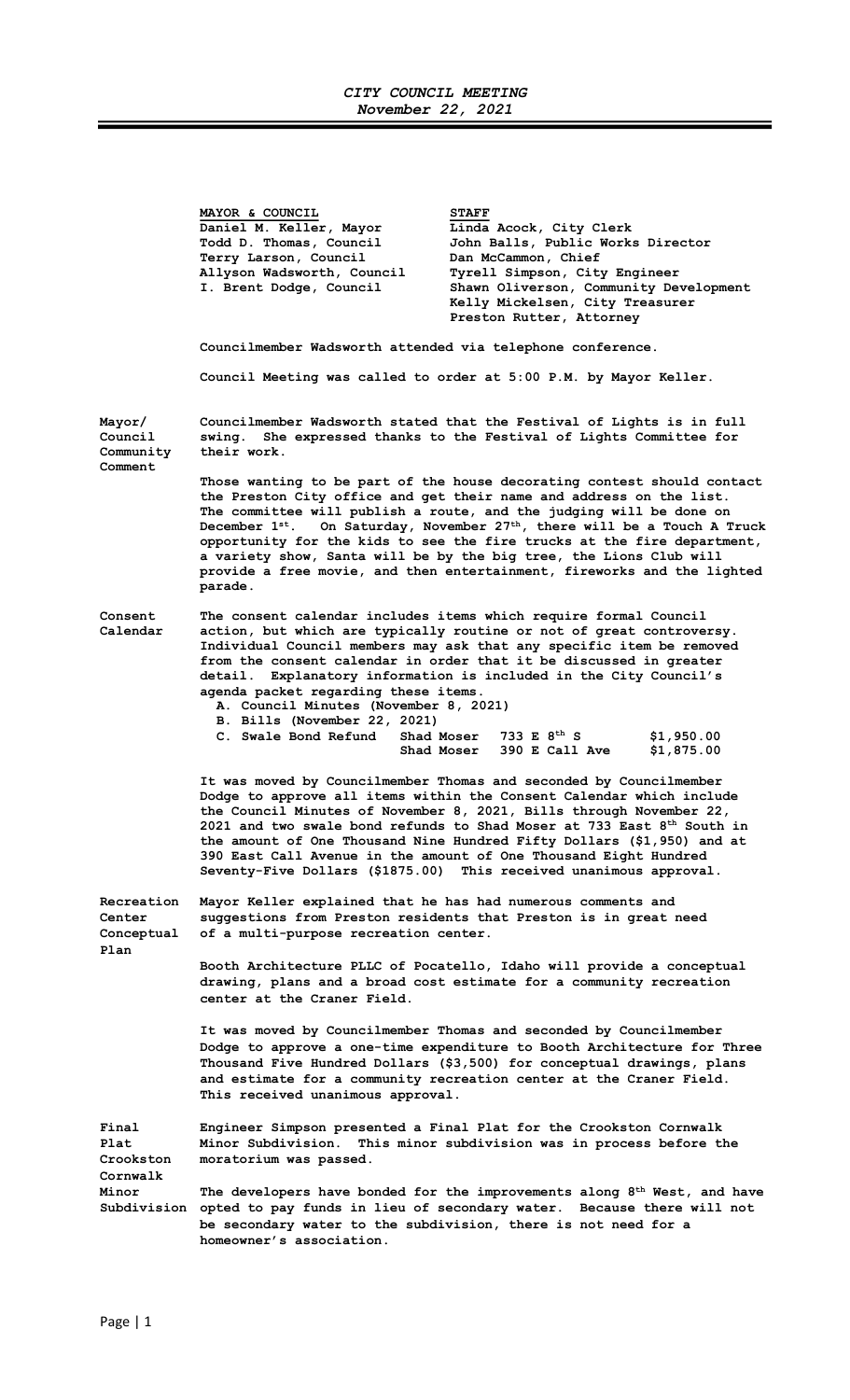It was moved by Councilmember Wadsworth and seconded by Councilmember Thomas to approve the Final Plat for the Crookston Cornwalk Minor Subdivsion addressed at 706, 712, and 718 North 8<sup>th</sup> West, owned and developed by Nicholas and Geraldine Crookston. The vote was as follows:

| Councilmember Thomas    | <u>Aye</u> |
|-------------------------|------------|
| Councilmember Larson    | <u>Aye</u> |
| Councilmember Wadsworth | Aye        |
| Councilmember Dodge     | Nay        |

Motion passed by majority vote.

Girl's Councilmember Thomas presented the State Champion Girl's Cross Country State team with keys to the city.

Cross Country Presentation

Planning & Planning and Zoning Chairman, Fred Titensor, reported that the Zoning Commission is working on revisions to the minor subdivision ordinance. Report

> He introduced five points that they are considering. 1. The minor subdivision preliminary and final plats are not seen by the Planning and Zoning Commission. This should be revised. The commission should review the preliminary plats for code and ordinance compliance. 2. The wording on the division of parcels is too vague and needs to be clarified. 3. Instead of not requiring the developer to build streets, there should be a requirement for any roads within the development to be built to the back of the lot. 4. There is need for simplifying a simple transaction for selling land that is not intended for development. 5. No "spite strips" between parcels.

> Mr. Titensor asked the council to consider an extension of the minor subdivision moratorium so that the Commission can finish the revisions and update of the ordinance, and meet public hearing deadlines.

Reappoint It was moved by Councilmember Larson and seconded by Councilmember P&Z Dodge to reappoint Steve Call to the Planning and Zoning Commission S. Call for a six (6) year term, December 13, 2021 through December 13, 2027. This received unanimous approval.

Canvass It was moved by Councilmember Larson and seconded by Councilmember Election Wadsworth to accept the Canvass Election Results from the Franklin Results County Commissioners. This received unanimous approval. (A copy of the election results follows Minutes)

Business It was moved by Councilmember Wadsworth and seconded by Councilmember Licenses Dodge to approve the following business licenses:

> Brett C. Sharp 1090 W 8th N Preston ID Production Technologies Inc) Sean McComas 208 S State Preston ID (Wow 1st Inc. DBA Domino's Pizza)

This received unanimous approval.

Golf Todd Hubbard, District Engineer for the Idaho Transportation Course Department, gave the engineering analysis done by ITD in the area of Highway milepost 8, near the Country Club Subdivision intersection of the Issues highway and Fairway Drive. He explained the process of setting speed Idaho limits, crash data, and vicinity of approaches onto the highway in that Trans- area. Through their study, the ITD will not be changing the speed Portation limits along the highway. Dept.

> The Council discussed the issue of sight distance, speed, signage, and other avenues available to them to boost safety at the intersection.